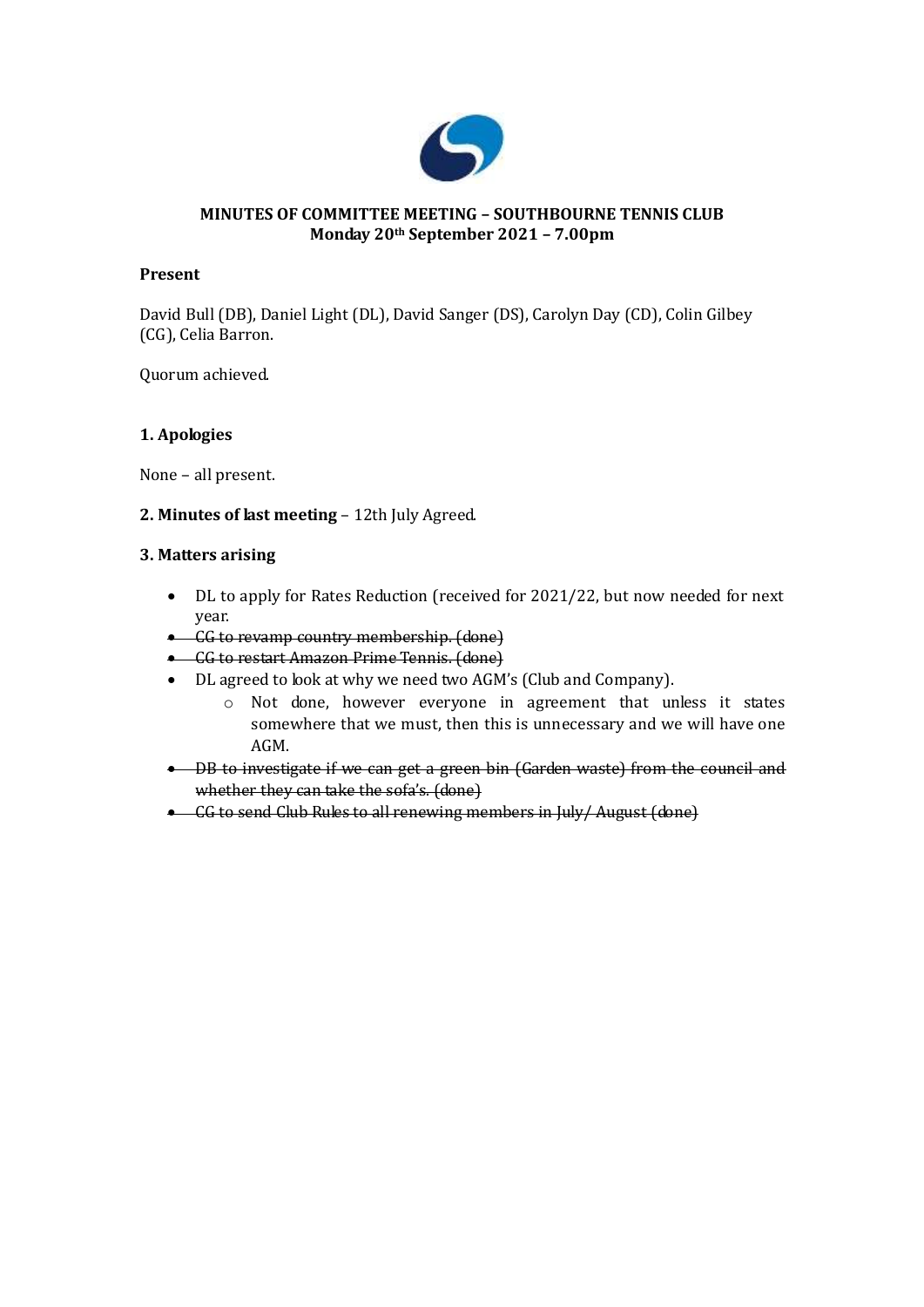#### **Item 4. Chair Person's Report**

Southbourne Tennis Club Chairpersons report to Committee 20th September 2021

Chairman's Notes for the Committee Meeting 20/09/21

1) Covid-19

No changes required?

2) Safeguarding

Has everyone watched the video & read the notes? (They are on the shared drive) Do we need to do anything further e.g. message in a newsletter?

3) Defibrillator

Fully installed and registered Grant received?

4) Floodlights

Done in record time and look amazing (in the light – haven't seen them in the dark yet) Dorset LTA £5k grant applied for. Received?

5) Trees

Dead tree in carpark removed Dangerous tree next to shed removed Others trimmed Awaiting response from council for trees encroaching on courts 5 & 6

6) Rubbish Dump

The rubbish dump next to the shed has been cleared Try to ensure that it doesn't build up again

7) Maintenance

Working well with Colin Reeves What are the costs? Garden waste bin purchased from council

8) Cleaning

Discussion required on cost & quality

9) Car park

Resurfacing due to start on Thursday 30th September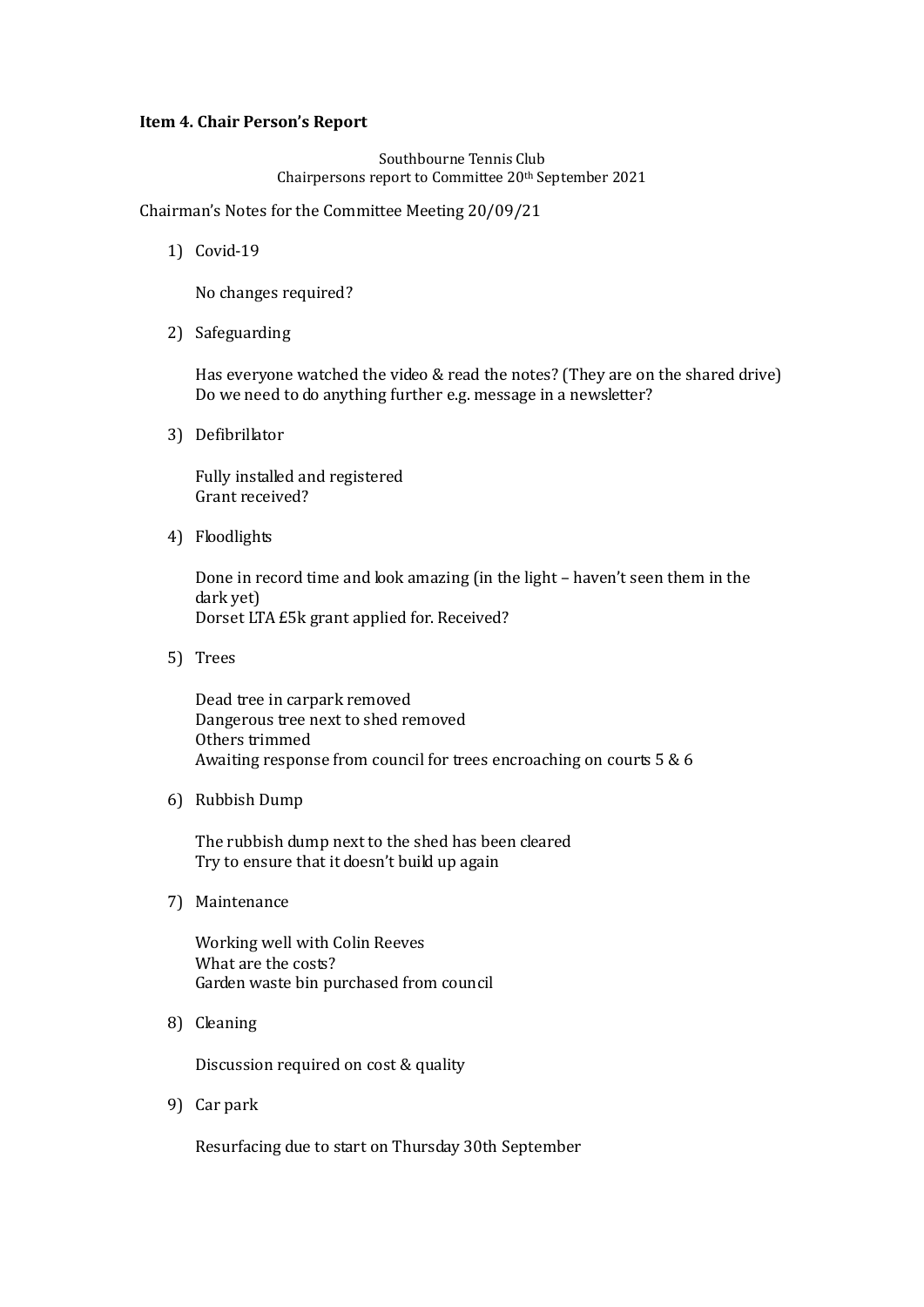10) External Furniture

What do we need?

11) Social Events

Denise Newman has offered to help out with organising social events. I am investigating further!

- 12) Membership Survey
- 13) AGM preparation 18/10/21

Zoom meeting, physical meeting or both? Committee reports to Dan by ….

- Motions to the AGM?
- a) To change the club financial year from April March to January December
- b) To move the AGM from October to April/May

#### **Committee Thoughts**

All items were discussed;

Item 1. – No changes need

Item 2. All watched video/ read notes – no more needed.

Item 3. CD confirmed the grant has been received

Item 4. CD confirmed grant not yet received. CG will do an analysis of our usage now, compared to historical.

Item 7. circa £600 paid so far. We all agreed we are getting good value from this.

Item 8. A lengthy discussion had, with various views aired. It was agreed DB will speak to ZH regarding him stepping down from cleaning duties. CB will trial cleaning duties for 3 months meanwhile DB will obtain a view from a commercial company about the time taken/ cost to do what we want them to do.

Item 9. It was agreed we should ask for a quote to paint lines on the car park which are slightly wider than the standard "minimum" car park size. We agreed 2.5m to be sensible.

Item 10. Agreed we need 8 new green plastic chairs and two patio sets to replace the worst of the "patio" furniture. CD will look into and purchase if it seems prudent to do so at this time.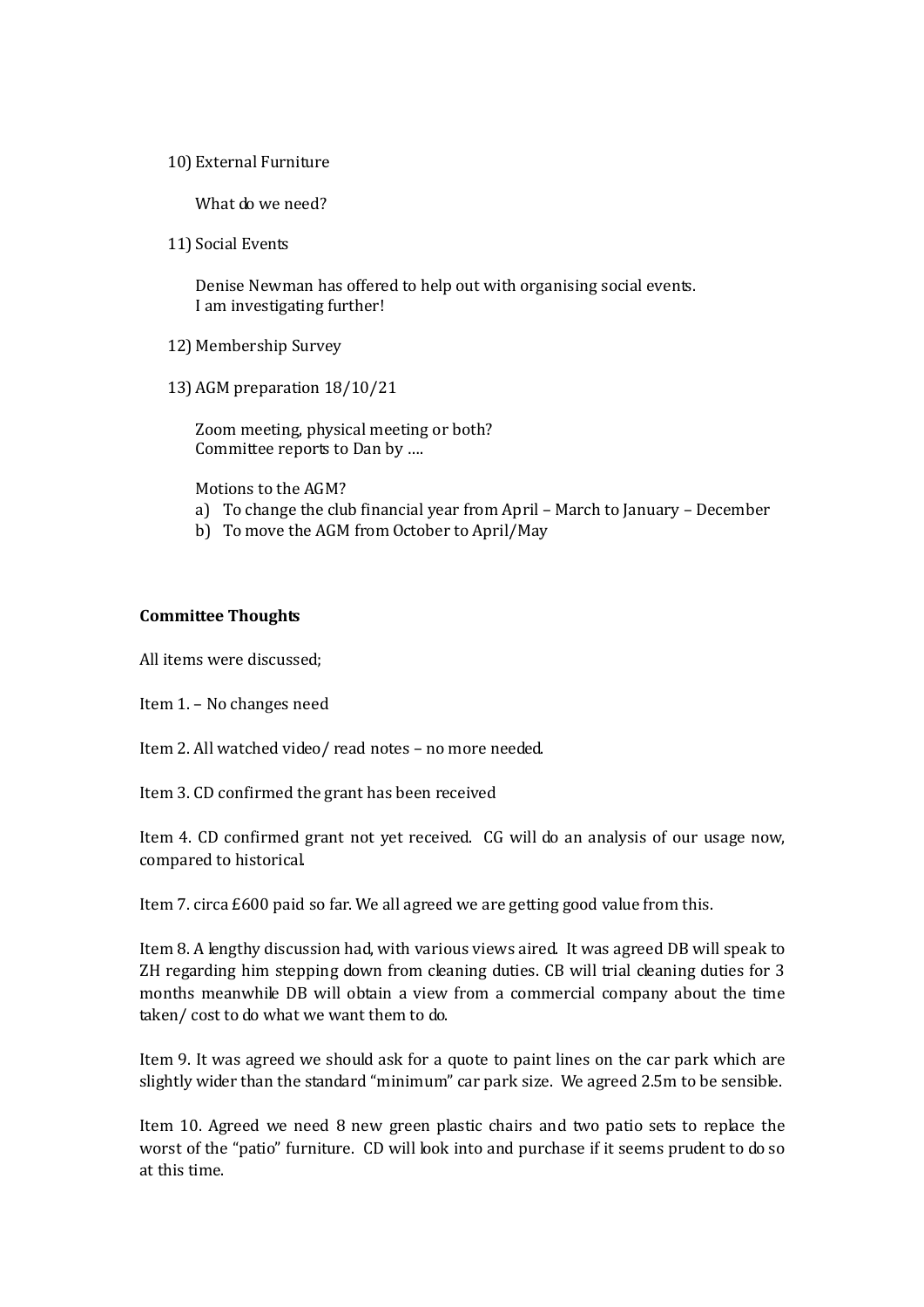Item 11. DB will catch up with Denise Newman to see what she may be able to help with.

Item 12. CG to send out a dummy survey to the committee

Item 13. It was agreed that the AGM would be a physical meeting and that committee reports need to be with the Secretary by 4th October. DB can put everything on the website. DL to get on with formal invites/ agenda's etc.

It was agreed we would not be providing wine and nibbles this year due to Covid making this perhaps inappropriate.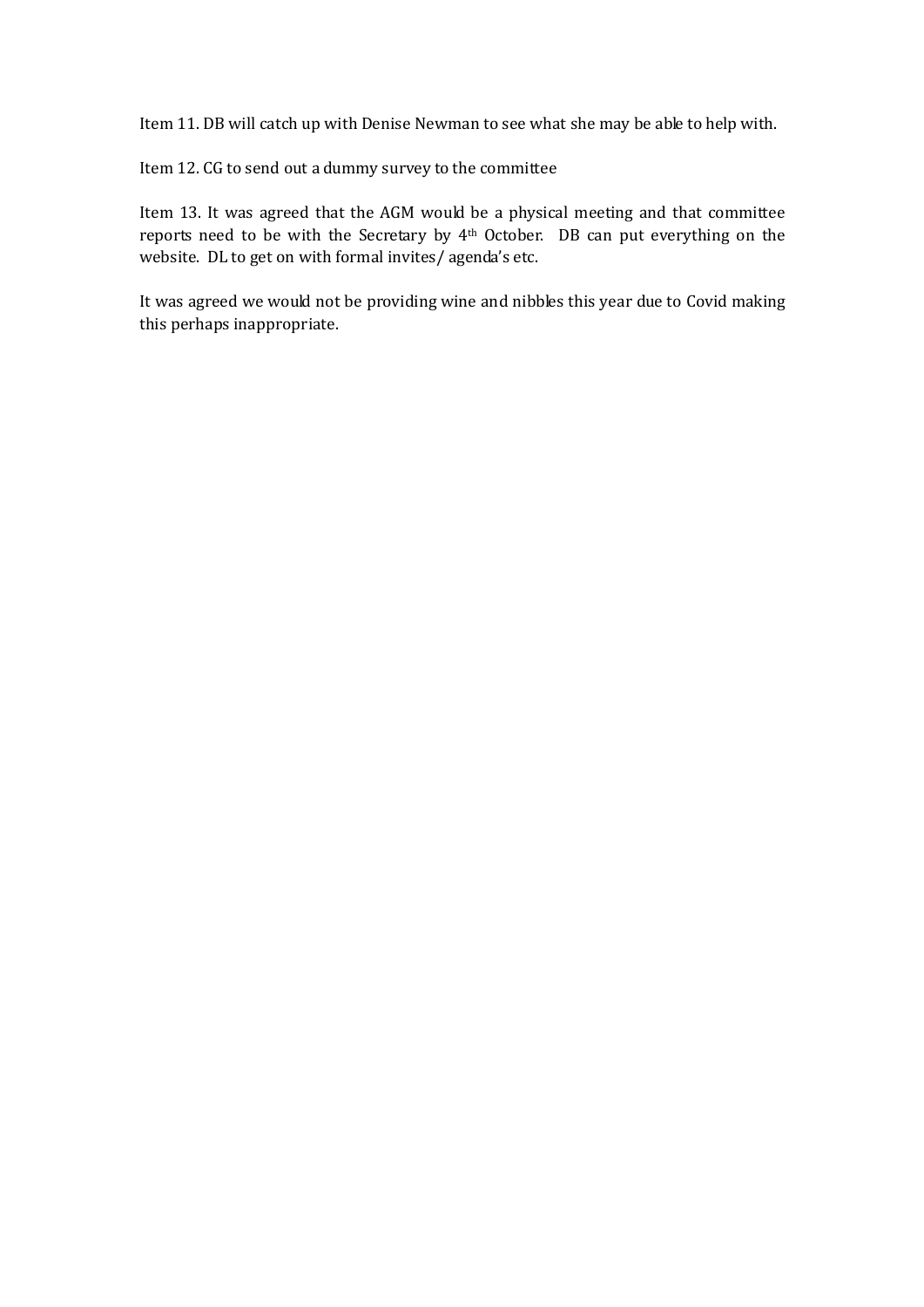# **Item 5 - TREASURERS REPORT**

|                                                                |                                             |  | TREASURERS REPORT for Committee Meeting on 20/09/21                           |                                                                                                                                                                                                                                                                                     |
|----------------------------------------------------------------|---------------------------------------------|--|-------------------------------------------------------------------------------|-------------------------------------------------------------------------------------------------------------------------------------------------------------------------------------------------------------------------------------------------------------------------------------|
|                                                                |                                             |  |                                                                               |                                                                                                                                                                                                                                                                                     |
| Payments made during July and August over £250 are as follows: |                                             |  |                                                                               |                                                                                                                                                                                                                                                                                     |
|                                                                |                                             |  |                                                                               |                                                                                                                                                                                                                                                                                     |
| 30/07/2021 O D Electrical                                      |                                             |  | £334.00                                                                       |                                                                                                                                                                                                                                                                                     |
|                                                                | Instal Defibrillator and emergency lighting |  |                                                                               |                                                                                                                                                                                                                                                                                     |
| 15/07/2021 Argos                                               |                                             |  | £501.95                                                                       |                                                                                                                                                                                                                                                                                     |
|                                                                | Additional chairs for clubhouse             |  |                                                                               |                                                                                                                                                                                                                                                                                     |
| 13/07/2021 Zsig Sports                                         |                                             |  | £329.78                                                                       |                                                                                                                                                                                                                                                                                     |
|                                                                | Mini Tennis Nets (Arnold Clark Grant)       |  |                                                                               |                                                                                                                                                                                                                                                                                     |
| 20/07/2021 NewBallsPlease                                      |                                             |  | £560.16                                                                       |                                                                                                                                                                                                                                                                                     |
|                                                                | <b>Balls (Arnold Clark Grant)</b>           |  |                                                                               |                                                                                                                                                                                                                                                                                     |
| 20/08/2021 Throw It R way                                      |                                             |  | £280.00                                                                       |                                                                                                                                                                                                                                                                                     |
|                                                                | <b>Rubbish Clearance</b>                    |  |                                                                               |                                                                                                                                                                                                                                                                                     |
| 06/07/2021 D.Sanger Coaching                                   |                                             |  | £2,967.17                                                                     |                                                                                                                                                                                                                                                                                     |
|                                                                | Jun Invoices                                |  |                                                                               |                                                                                                                                                                                                                                                                                     |
|                                                                | 30/07/2021 D.Sanger Coaching                |  | £490.00                                                                       |                                                                                                                                                                                                                                                                                     |
|                                                                | <b>FCL Fees</b>                             |  |                                                                               |                                                                                                                                                                                                                                                                                     |
| 05/08/2021 D.Sanger Coaching                                   |                                             |  | £689.17                                                                       |                                                                                                                                                                                                                                                                                     |
|                                                                | July Invoices                               |  |                                                                               |                                                                                                                                                                                                                                                                                     |
|                                                                |                                             |  |                                                                               |                                                                                                                                                                                                                                                                                     |
|                                                                |                                             |  |                                                                               |                                                                                                                                                                                                                                                                                     |
| <b>Income and Expenditure</b>                                  |                                             |  |                                                                               |                                                                                                                                                                                                                                                                                     |
|                                                                |                                             |  |                                                                               | Please see attached a Summary of Receipts and Payments for the period to 31/08/21 and a                                                                                                                                                                                             |
|                                                                |                                             |  | schedule comparing actual spend to the budget for the year.                   |                                                                                                                                                                                                                                                                                     |
|                                                                |                                             |  |                                                                               | Membership income already exceeds that budgeted for the full year by £297.                                                                                                                                                                                                          |
|                                                                |                                             |  |                                                                               | Grants have been received of £985 in July for the Festival Coast Live events and £200 in August<br>from the Southbourne Rotary Club as a contribution to the Defibrillator.                                                                                                         |
|                                                                |                                             |  |                                                                               |                                                                                                                                                                                                                                                                                     |
| <b>FCL Costs:</b>                                              |                                             |  |                                                                               |                                                                                                                                                                                                                                                                                     |
|                                                                | <b>Coaching Fees</b>                        |  | 490                                                                           |                                                                                                                                                                                                                                                                                     |
|                                                                | New Feather banners & Stands                |  | 253                                                                           | Promotions                                                                                                                                                                                                                                                                          |
|                                                                | T-Shirts                                    |  | 72                                                                            | Promotions                                                                                                                                                                                                                                                                          |
|                                                                | <b>Banner</b>                               |  | 45                                                                            | Promotions                                                                                                                                                                                                                                                                          |
|                                                                | Leaflets                                    |  | 98                                                                            | Stationery                                                                                                                                                                                                                                                                          |
|                                                                | Cleaning                                    |  | 38                                                                            |                                                                                                                                                                                                                                                                                     |
|                                                                |                                             |  | 996                                                                           |                                                                                                                                                                                                                                                                                     |
|                                                                |                                             |  |                                                                               |                                                                                                                                                                                                                                                                                     |
|                                                                |                                             |  |                                                                               |                                                                                                                                                                                                                                                                                     |
|                                                                |                                             |  |                                                                               | Disability income of £2500 in August included £1000 from Arnold Clark and £1500 from Dorset<br>Community Grant. The £358.50 in August was match funding from Primrose re the charity day.<br>The £1000 from Arnold Clark was spent on mini tennis balls, nets and equipment in July |
|                                                                |                                             |  |                                                                               |                                                                                                                                                                                                                                                                                     |
|                                                                |                                             |  | The amount of £263.50 in Fundraising is monies received from the Charity Day. |                                                                                                                                                                                                                                                                                     |
|                                                                |                                             |  |                                                                               | Repairs to date of £1578 include payments to Colin Reeves of £699, Door repairs £210, new<br>electrical sockets £240 and electrical costs for fitting the defib and emergency lighting of £334.                                                                                     |
|                                                                |                                             |  |                                                                               |                                                                                                                                                                                                                                                                                     |
|                                                                |                                             |  | £205, a new Strimmer £179 and rubbish clearance £280.                         | Other Expenses in the 5 months of £2048 include Defibrillator costs £642, BBQ £374, Pickleball                                                                                                                                                                                      |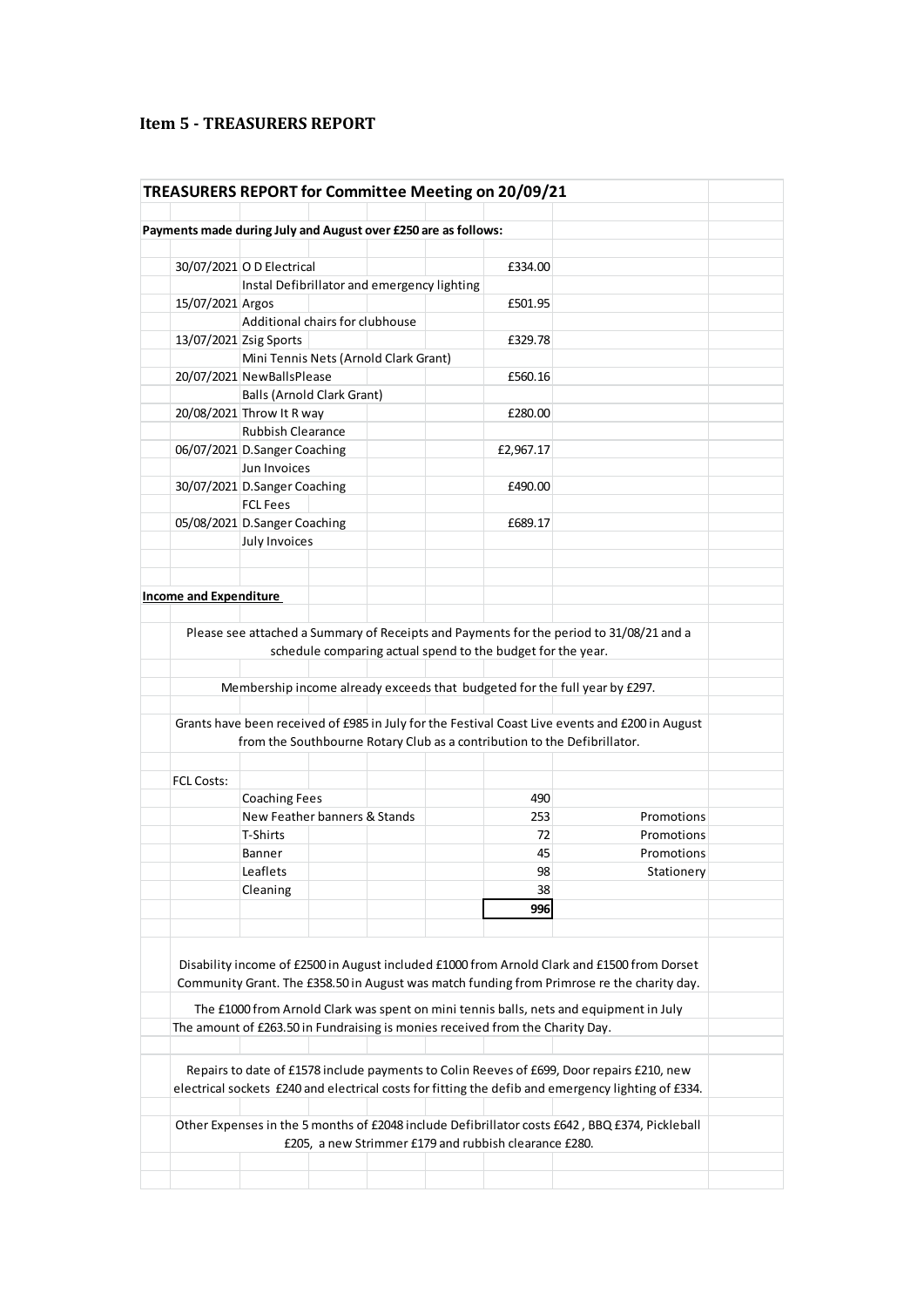# **Committee Thoughts**

The accounts were discussed and agreed to be in good order**.**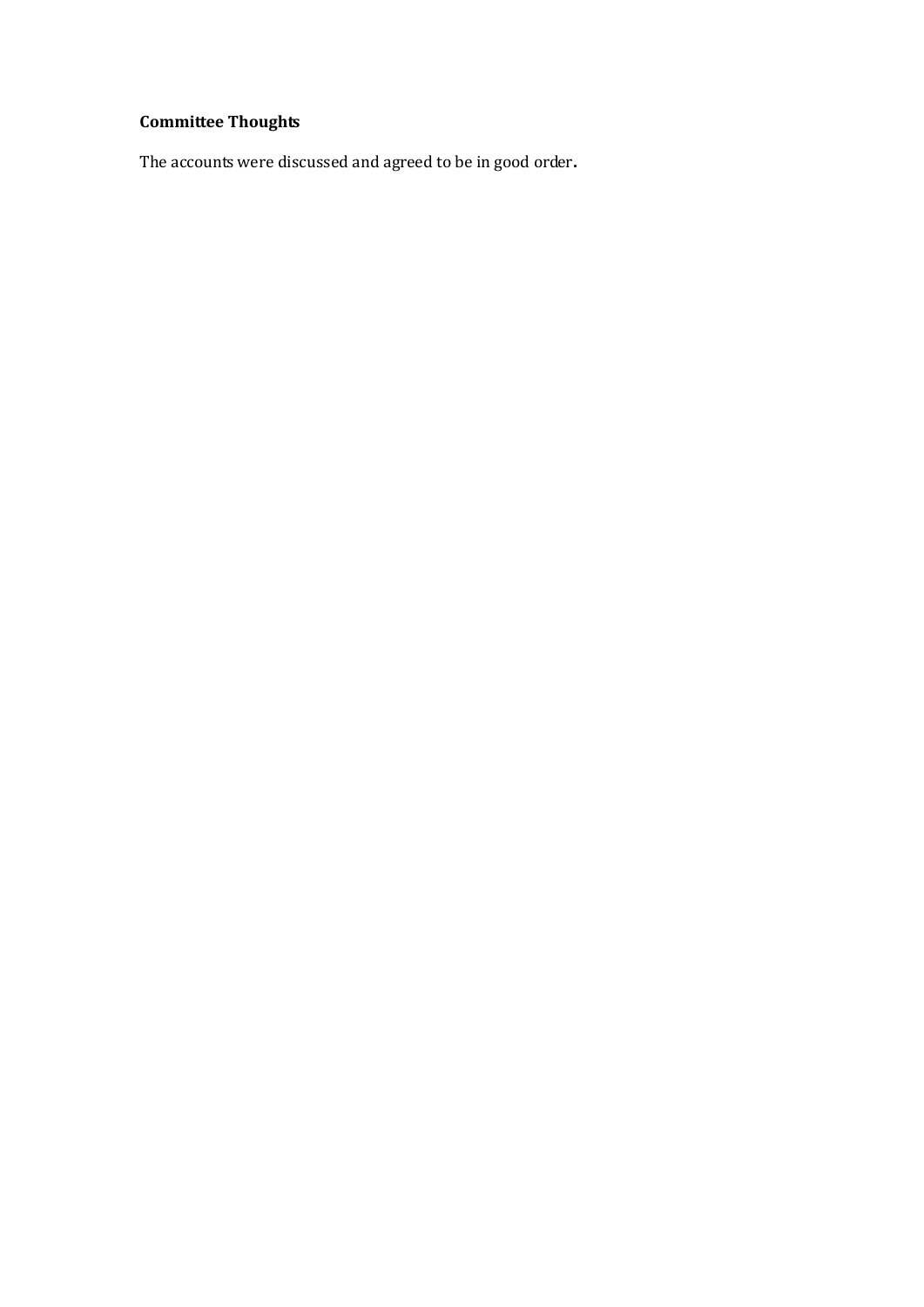#### **Item 6 – COACHING REPORT**

|           | <u> Hau Guach Fepul Coept 2021</u> |         |         |     |                |         |      |
|-----------|------------------------------------|---------|---------|-----|----------------|---------|------|
|           | <b>Review of data:</b><br>June     | $-2016$ | $-2017$ |     | $-2018 - 2019$ | $-2020$ | 2021 |
| $\bullet$ | <b>Adult members</b>               | 176     | 162     | 168 | 164            | 169     | 184  |
| $\bullet$ | <b>Junior/Student members</b>      | 56      | 58      | 64  | 77             | 63      | 63   |
| $\bullet$ | Mini members coaching              | 112     | 111     | 114 | 94             | 106     | 113  |
|           | Total                              | 344     | 331     | 346 | 335            | 338     | 360  |
| $\bullet$ | <b>Junior Coaching Groups</b>      | 20      | 21      | 21  | 20             | 41      | 40   |
| $\bullet$ | <b>Individual Coaching members</b> | 50      | 50      | 50  | 40.            | 50      | 50   |
| $\bullet$ | <b>Individual Coaching non</b>     | 8       | 8       | 8   | 5              | 6       | 6    |
| $\bullet$ | <b>Group Coaching Adults</b>       | 40      | 40      | 40  | 35             | 46      | 55   |
|           | Total                              | 118     | 119     | 117 | 100            | 143     | 151  |
| $\bullet$ | <b>Disability Members</b>          | 52      | 52      | 52  | 52.            | 40      | 55   |
| $\bullet$ | <b>Disability Community/Sch</b>    | 50      | 50      | 74  | 76             | 0       | 54   |
| $\bullet$ | <b>Schools Primary/Sec</b>         | 60      | 60      | 65  | 60             | 10      | 32   |
|           | Total                              | 162     | 162     | 167 | 164            | 50      | 141  |

# **Head Coach report Sept 2021**

- **Attendance at Junior Sessions** Monday/Saturday 16+
- **Attendance at Girls Members 10+ before**
- **Attendance at Mini/Junior coaching programme** online booking via Clubspark Just started 13 week programme, most groups to max of 6 per coach and are full. 2 new LTA Youth start courses with 14 new players.

**Attendance at Adult coaching programme** online booking via Clubspark Most sessions full

#### **•** Schools & Community programme

\* St Katherines & St Peters After school club starting with approx.. 10 children

#### **Disability programme**

\*Down Syndrome (DS) Active Sessions Sat11.30am-12.25pm for ages 12-18yrs old - 4 attendees

\*DS Active session started for ages 6-12 yr olds with Liana – 2 attendees \*Southbourne wheelchair session every Tuesday 12.30pm and Thurs 1pm 5-6 attendees with 4new players

\* Learning disability session Sat 1.30pm for orange group and 2.30pm for red and full court groups. Approx 14-16 attendees in total with 2 new participants getting involved

\*Boscombe Day Centre for Adults with Mental & Learning Difficulties attending Mon 1.30-2.30pm with 4 attending

\*Open Court Junior Programme on Tues 5pm with 2 attendees

\*Individual lessons with around 10 participants

\*\*New programme Walking Tennis had taster session with 5players.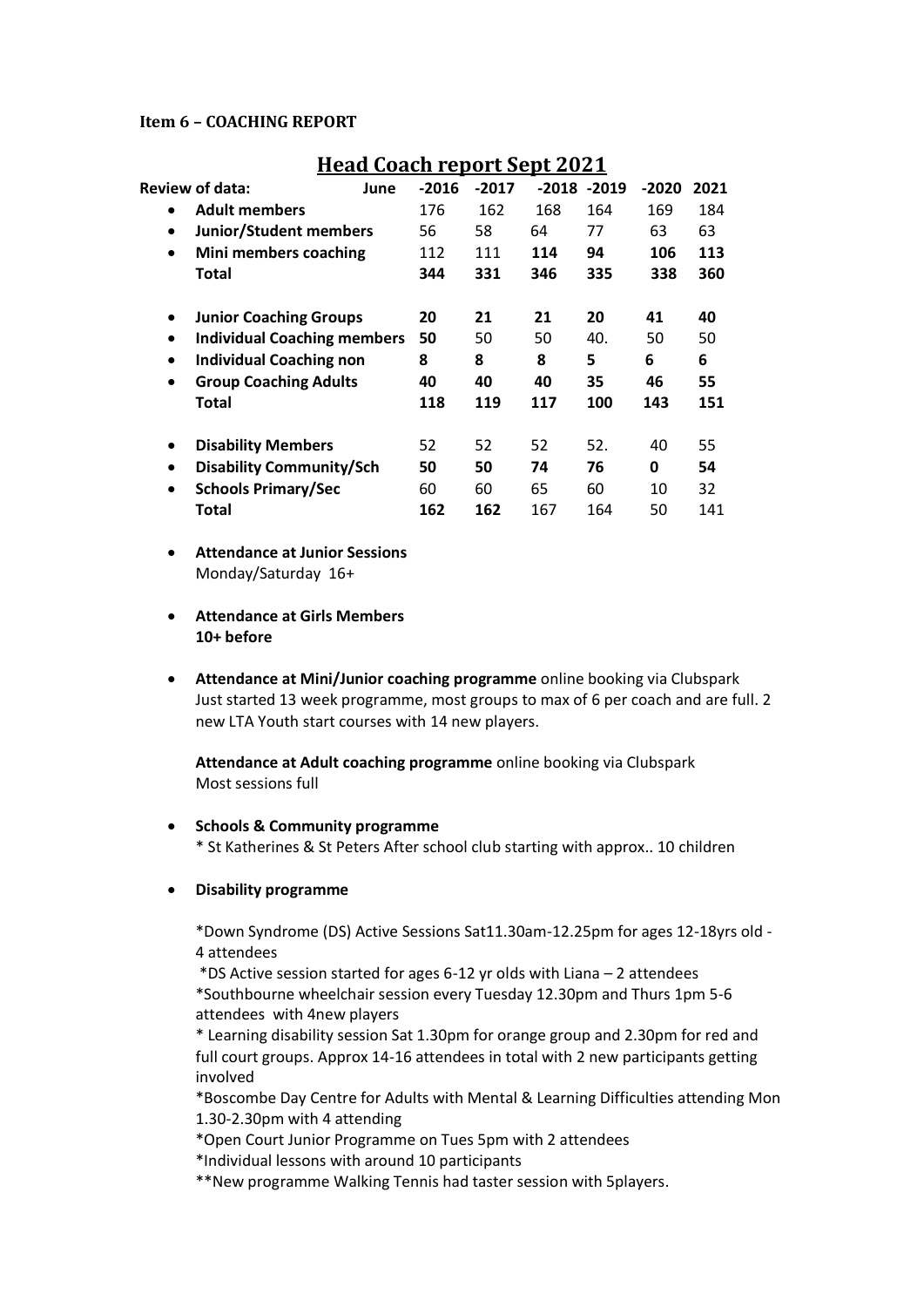\*\*Linwood school sessions with 14 children summer term only \*\*Lifeskills Wessex Autism starts with 8 children

New session with Diverse Abilities

**Finance – Funding in place with Talbot Village Trust for £2000** 

**£1500 from Primrose Grant + match funding for our Bright Ideas day £572 (Primrose donation £358.50 + clubspark payments £213.50)**

#### **Competition programme**

Box League using Scala Sports App starting soon Summer Junior Open  $15<sup>th</sup> - 21<sup>st</sup>$  Aug. Profit was £61 from Tournament + Food sales cash £50 +online £???

#### **•** Social programme

## **Web site and marketing** Social media presence increase, make sure website is up to date to incorporate LTA Rally and new Youth Tennis programme. Keep posting on SOBO and facebook.

- **What is working well?**
- **What could be improved/potential developments?** Targeted marketing – work with companies – volunteering – funding (covering the mini court)
- **Annual Calendar for year** Up to date currently. To be reviewed and updated each month with rescheduling of events.
- **Action / Talking points**

**LTA President visit Wed 29th Sept 12-1pm Club Champs finals Day. 10th October updating honours boards**

## **Committee Thoughts**

CB will ask people to do coffee and cakes for club championships finals day.

Club sessions were discussed again and it was agreed that DB would remind people about these once more in a future newsletter.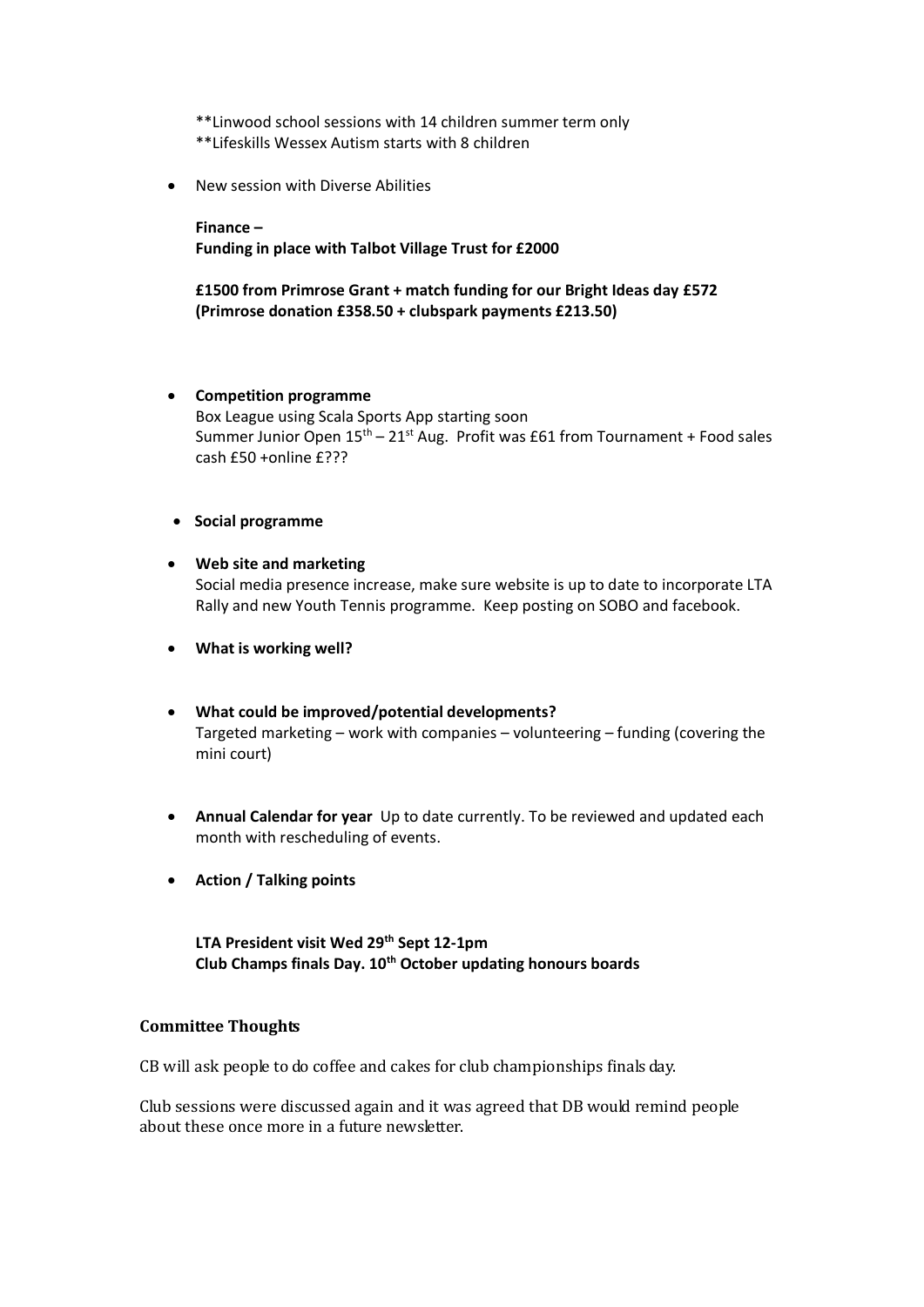## **Item 7 - SOCIAL SECRETARY'S REPORT**

N/A Nobody has taken up the role of Social Secretary following Andy King's resignation.

# **Committee Thoughts**

Amy Gilbey has started organising the Christmas Party, however to assist matters, David Bull has agreed to help progress this as Amy has too much on.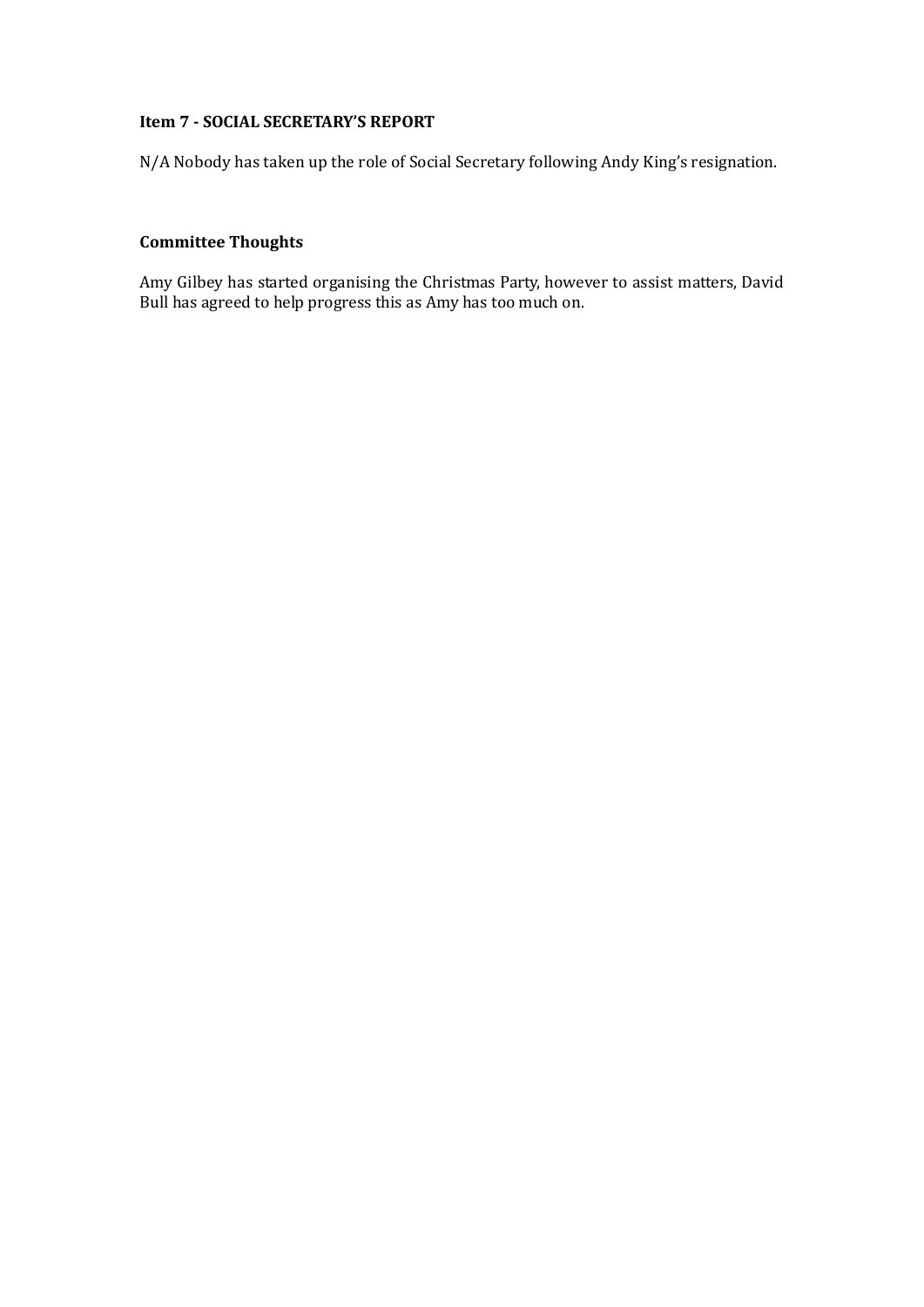### **Item 8 – SECRETARY'S REPORT**

## **AGM**

Notice to members needed at least 14 days prior to the meeting.

We need to confirm who is to step down for re-election and the contents of the invite.

## **Regulatory Reporting**

Our companies house listing was showing a mortgage charge from TSB as being outstanding on us. This has now been "satisfied" on the system.

Accounts need submitting soon, and then the charity commission annual return and confirmation statement.

Nothing Else to Report

#### **Committee Thoughts**

It was agreed DL and CB need to stand down and be re-elected at the AGM.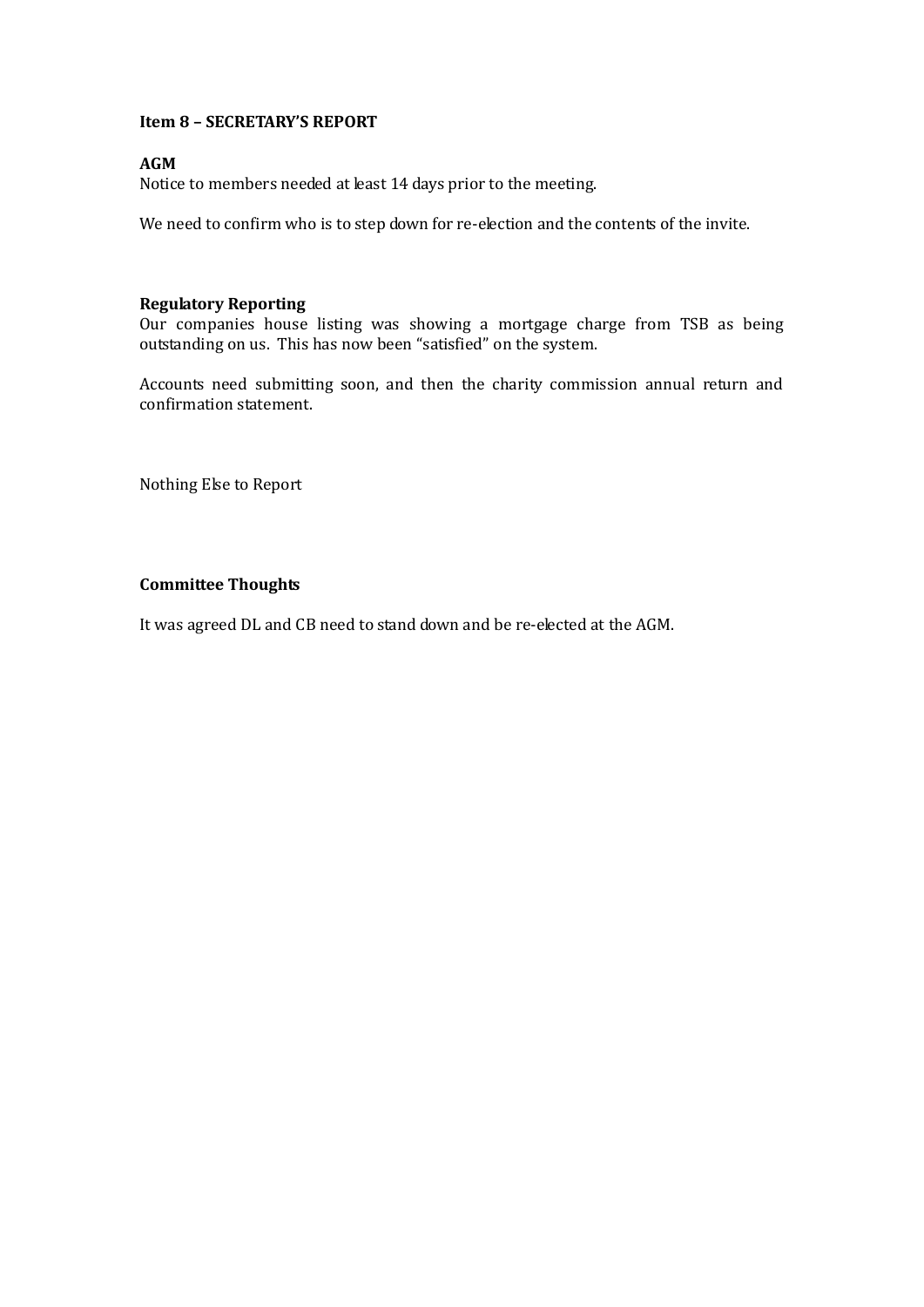|  |  | <b>Item 9 - Membership Secretary Report</b> |  |
|--|--|---------------------------------------------|--|
|  |  |                                             |  |

| Membership<br>Group      | Paid 21/22<br><b>Members</b><br>as at<br>310821 | <b>New Members in August</b> | Paid 21/22<br><b>Members</b><br>as at<br>300921 | Paid 20/21<br><b>Members</b><br>as at<br>300920 |
|--------------------------|-------------------------------------------------|------------------------------|-------------------------------------------------|-------------------------------------------------|
|                          |                                                 |                              |                                                 |                                                 |
| <b>Adult</b>             | 100                                             | Bryony McEnery (renewal)     | 101                                             | 84                                              |
| Country                  | 10                                              | Mike Moir                    | 11                                              | 11                                              |
| Family                   | 10                                              |                              | 10                                              | 8                                               |
| Over 65's                | 64                                              |                              | 64                                              | 63                                              |
|                          |                                                 |                              |                                                 |                                                 |
| <b>Students</b>          | $\overline{7}$                                  |                              | $\overline{7}$                                  | $\overline{4}$                                  |
| <b>Juniors</b>           | 43                                              |                              | 43                                              | 48                                              |
| <b>Girls Friday Club</b> | 13                                              |                              | 13                                              | 9                                               |
| <b>Totals</b>            | 247                                             |                              | 249                                             | 227                                             |

Note - Family numbers are for Adults only, all children are in the Junior total below

# **Committee Thoughts**

CG will be unable to attend the AGM and therefore will not present his membership figures personally this year.

It was however agreed that we should propose an increase to Visitors fees to £5 per nonmember, and move non-member court booking to £10, with effect from 1st April 2022.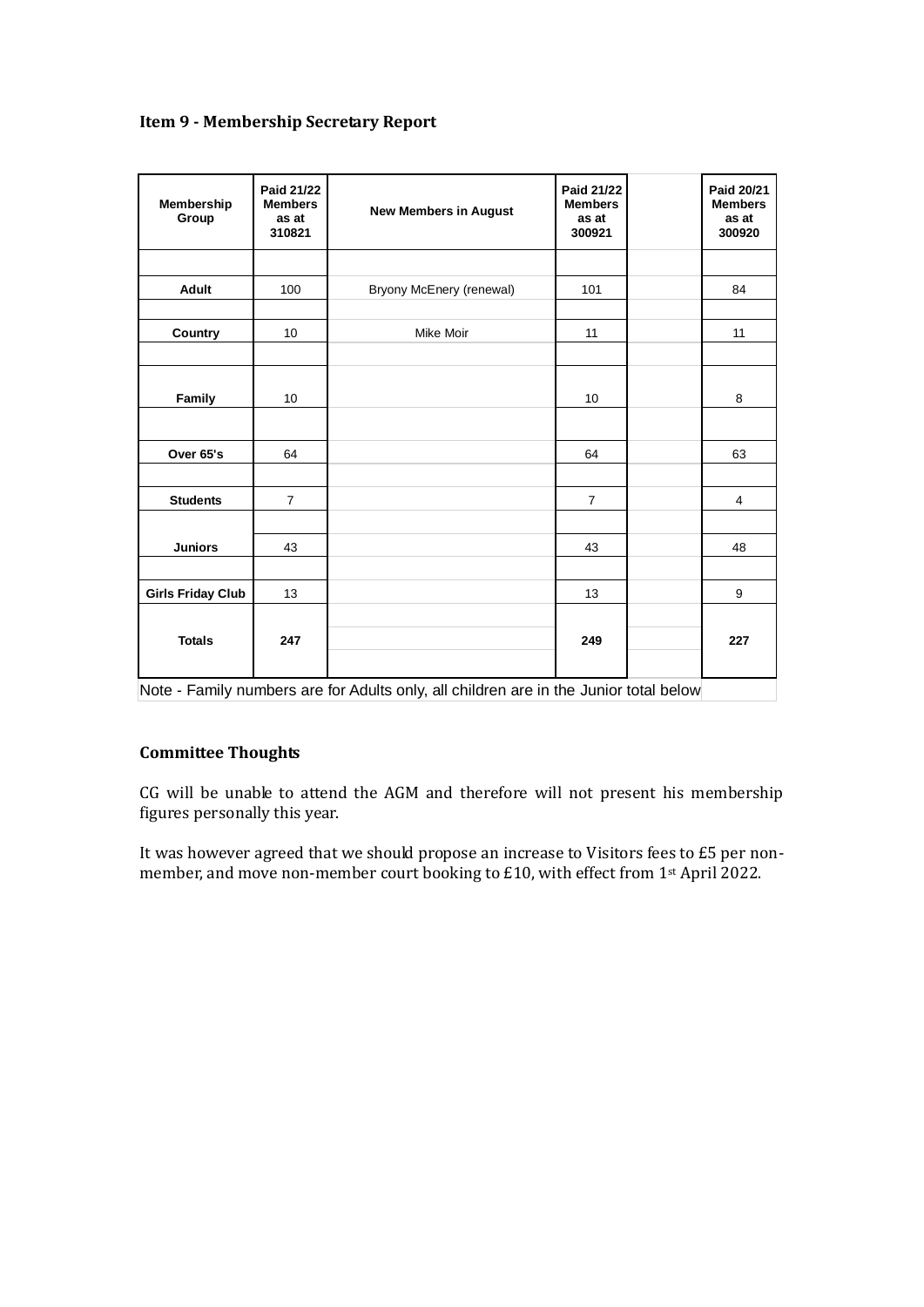#### **Item 10 - MATCH SECRETARY REPORT SEPT 2021**

Most matches this season have gone ahead as planned although we have a few left to play. Dorset

Mens 1 still struggled to get teams out but at the moment are  $3<sup>rd</sup>$  in Div 2 with 1 to play Mens 2 - 3rd Div 3

Mens 45s - 2nd Div 1 with 1 to play. Excellent results

Ladies 1 - 2<sup>nd</sup> Div 1 with 1 to play. Excellent results

Ladies 2 - 4th Div 1 . Excellent that they have done so well in this division

Ladies 3 - 6th Div 2

Ladies 40s – Won league but only 3 teams entered

Mixed 1 - 4th Div 1

Mixed 2 - 2<sup>nd</sup> Div 2 (may not get promotion as 2 teams below have matches to play) Mixed 3 - 4th Div 6

Hants & IOW MENS -Only friendly and only played 3 matches. 3rd Div 1 ( many matches not played)

Hants & IOW LADIES – Only friendly but played all their matches and " won" the league.

Organising winter League matches is chaotic. We have been given 2 weeks to get **all** matches fixed along with sending schedule out to captains. We usually have 5-6 weeks so it's going to be near on impossible.

#### **Committee Thoughts**

None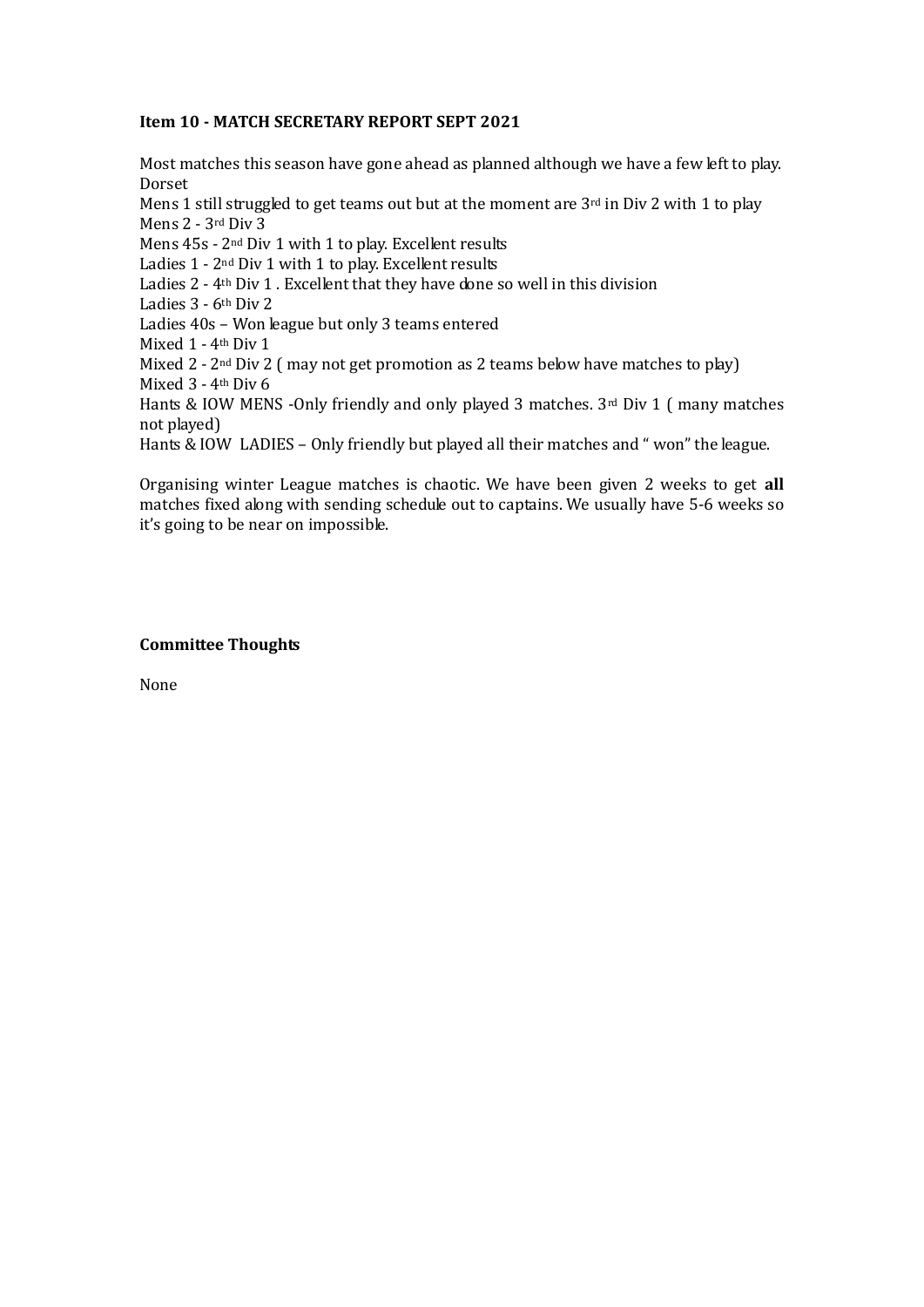# **Item 11 – SAFEGUARDING REPORT**

1 issue has arisen in the past few weeks and has been dealt with and reported on.

# **Committee Thoughts**

Discussed – no more action needed.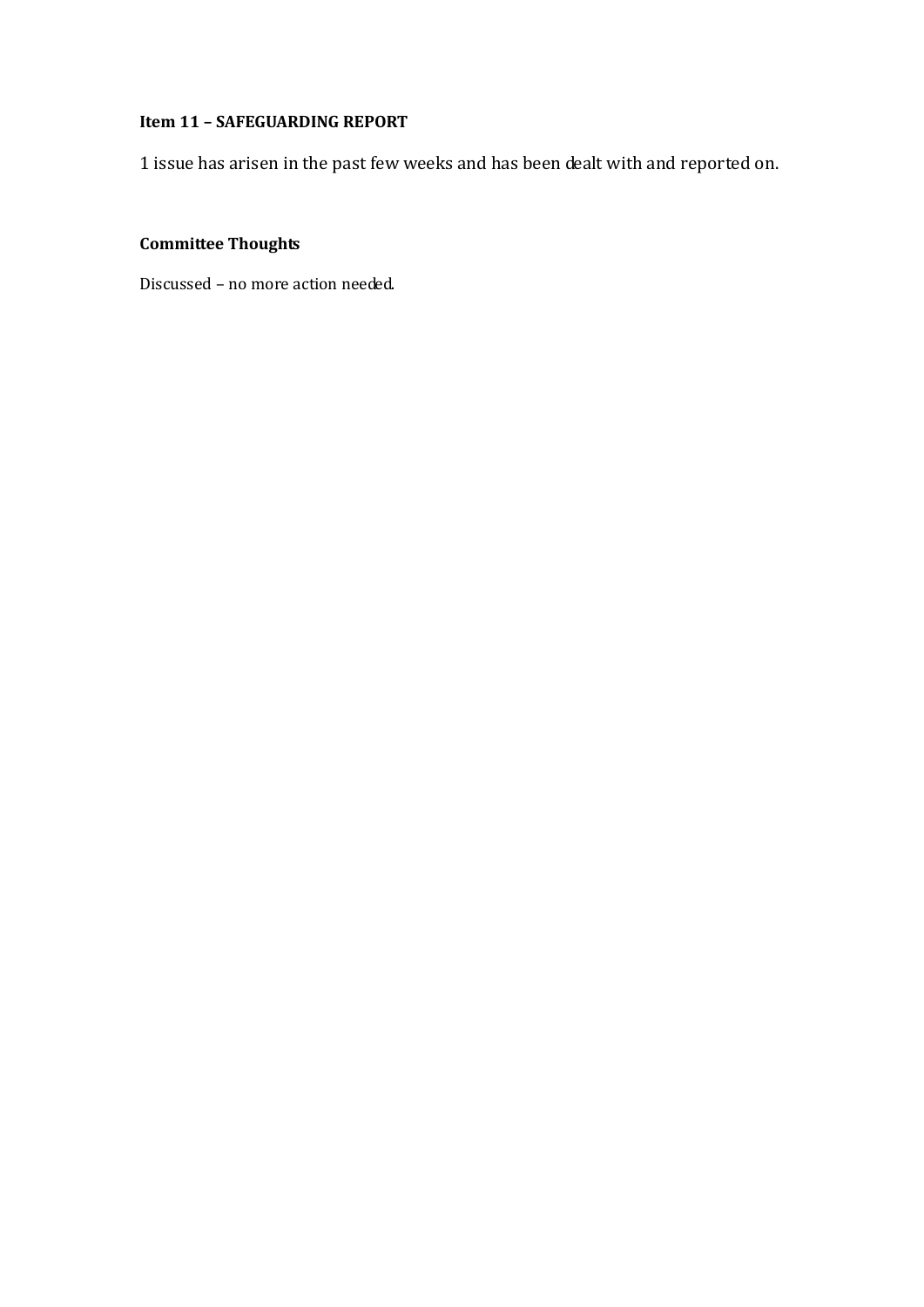## **Item 12 – MAINTENANCE & H&S REPORT**

## **Maintenance, Health & Safety Reports**

We have approached various people about being the Maintenance co-ordinator, so far without luck.

# **Committee Thoughts**

A number of general issues were discussed.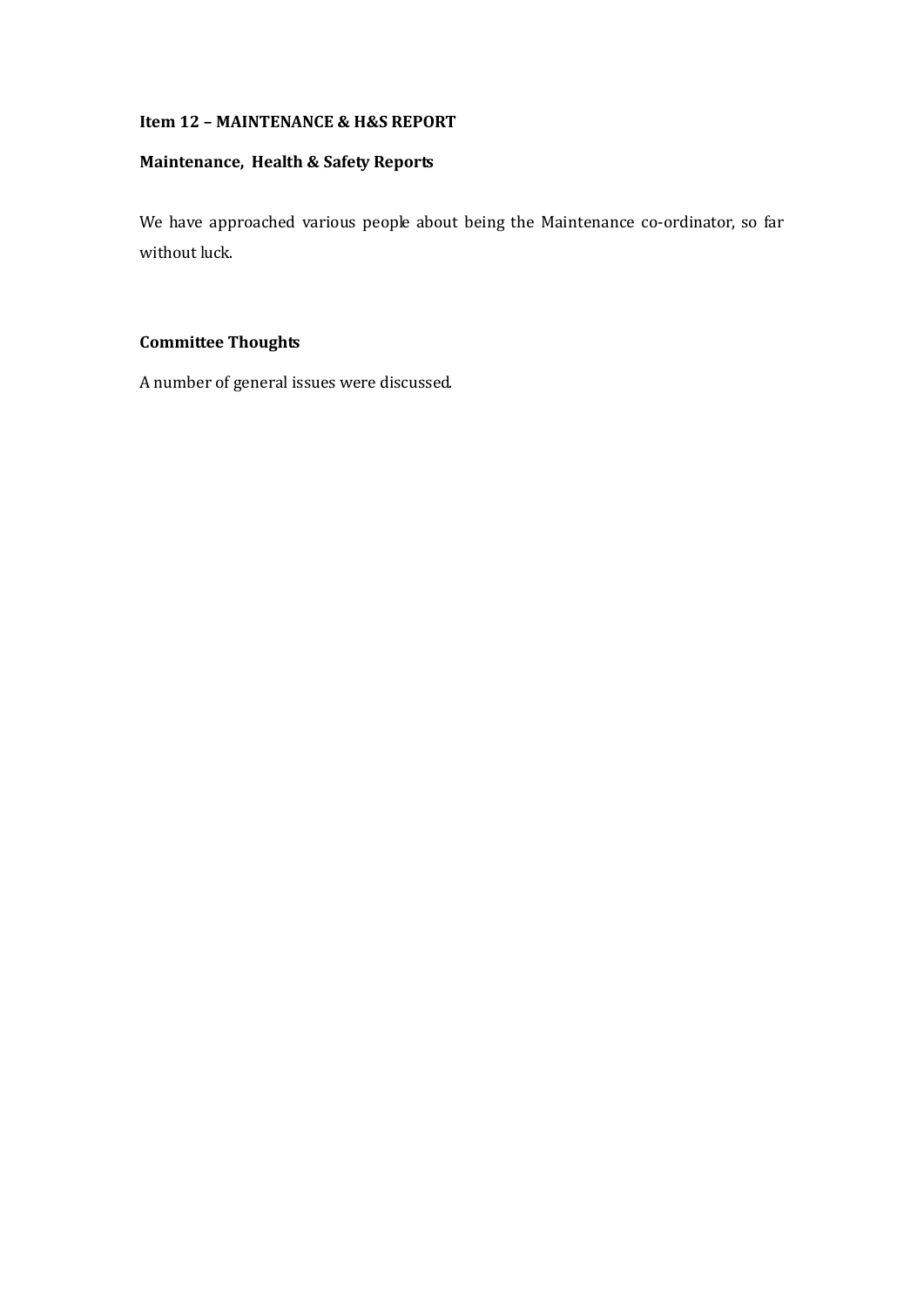# **Item 13 - Vice-Chairperson's Report**

No Vice-Chair's report as Amanda Nagle resigned from the committee on 6th March 2021.

# **Committee thoughts**

We need to advertise for help generally and make people aware committee roles need filling.